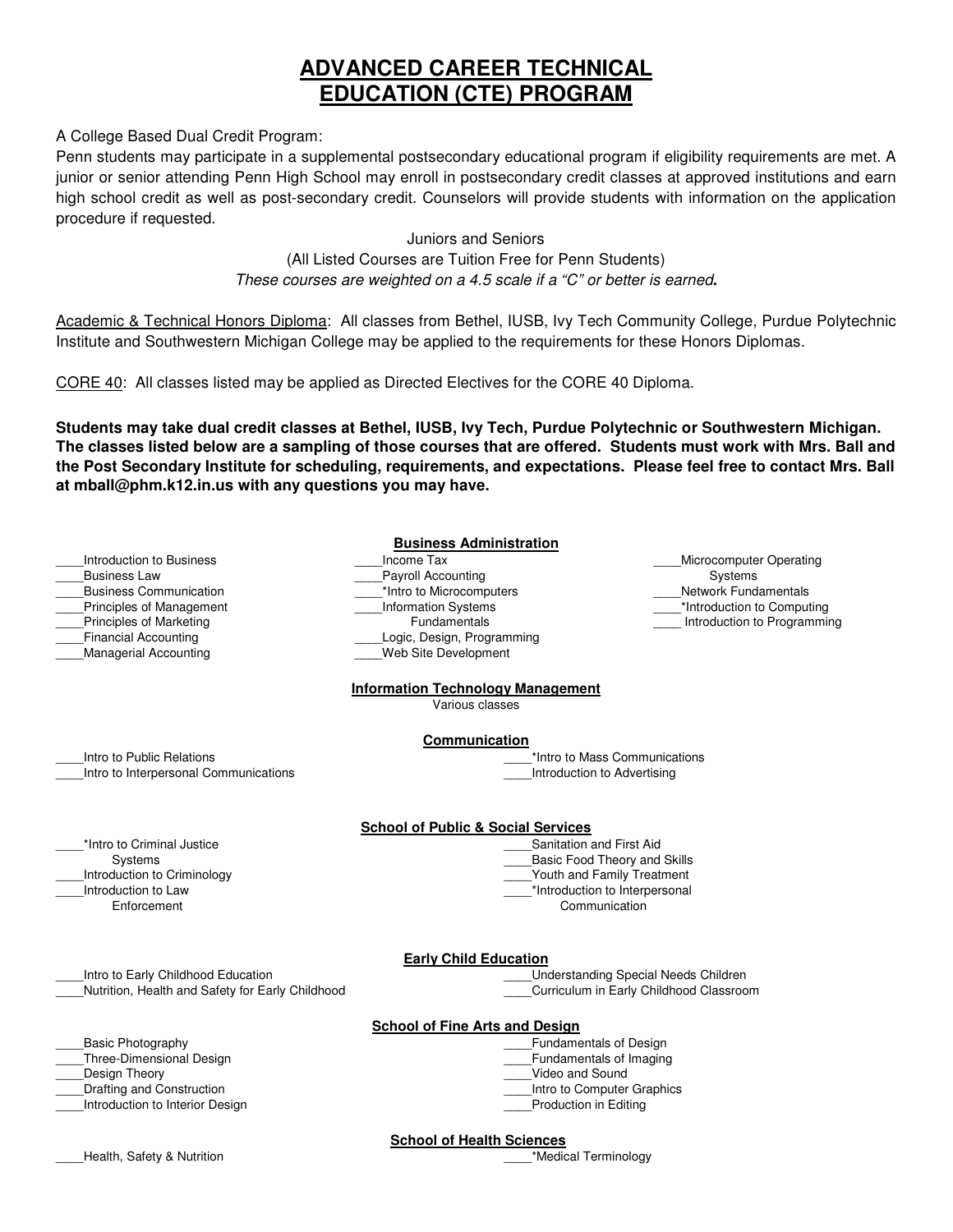Dementia Care \_\_\_\_CNA (Certified Nursing Assistant-Seniors only) Medical Law & Ethics

Steering and Suspension

Two and Four Wheel Alignment

\_\_\_\_Powertrain Service

\_\_\_\_Engine Principles and Design

- \_\_\_\_Engine Performance I
- Electrical and Electronics I
- \_\_\_\_Braking Systems

\_\_\_\_Technical Graphics

\_\_\_\_CAD Fundamentals

- Mechanical Graphics
- \_\_\_\_Architectural Design I
- \_\_\_\_Intro to Electronics and Projects

Digital Fundamentals

Networking

\_\_\_\_Computer Troubleshooting

\_\_\_\_Computer Fundamentals for

- **Technology**
- Intro to National Electrical Code
- Electrical Wiring Fundamentals/

Heating Fundamentals

- **Refrigeration**
- Duct Fabrication & Installation
- \_\_\_\_Heat Pump Systems
- Heating Service

Technical Graphics Communication

- Human Behavior in Organizations
- Materials & Processes I
- \_\_\_\_Materials & Processes II

Gateway to Elect. Engr. Tech. **Example 20** Technology and the Individual and the Individual

\_\_\_\_Human Behavior in Organizations

Applied Leadership

Leadership Principles

- \_\_\_\_Computer Aided Drafting &
- Design Academy
- \_\_\_\_Mechatronics Technology
- Electronics Career Academy
- Precision Production Technology

\_\_\_\_Emergency Med Services Academy Fire Science or EMS-Paramedic.

\_\_\_\_Introduction to Health Careers \*First Aid & Emergency Care \_\_\_\_\*Nutrition for Health

#### **School of Liberal Arts & Sciences**

#### **School of Technology Automotive**

- Electrical and Electronics II
- Manual Drivetrains
- \_\_\_\_Engine Repair
- \_\_\_\_Automatic Transmission
- \_<br>Engine Performance II
- \_\_\_\_Engine Performance III Driveability Diagnosis
- 

#### **Design Technology**

- Descriptive Geometry
- \_\_\_\_Construction Materials and
	- Specifications

#### **Electronics and Computer Technology**

- \_\_\_\_Computer Troubleshooting II
- \_\_\_\_Introduction to Robotics
- Programmable Controllers I
- \_\_\_\_Programmable Controllers II

#### **Industrial Electrician**

- NEC Code
- \_\_\_\_Motors and Motor Controls
- \_\_\_\_Basic Electricity
- Electrical Circuits

#### **Heating and Air Conditioning**

- \_\_\_\_Refrigeration II
- \_\_\_\_Basic Electricity
- \_\_\_\_Basic Shop Mechanics
- \_\_\_\_Special Topics-Residential
	- Wiring

#### **Engineering Technology**

- Electricity Fundamentals
- \_\_\_\_Introduction to Object-Oriented Programming
- \_\_\_\_Introduction to Constraint Based Molding
- \_\_\_\_Information Technical Architecture

#### **Electrical Engineering Technology**

#### **Industrial Technology**

\_\_\_\_Industrial Organizations V\_\_\_\_Industrial Supply Chain **Management** 

#### **Organizational Leadership and Supervision**

Survey of Biotechnology **Example 20** Survey of Biotechnology **Example 20** Survey of Nanotechnology